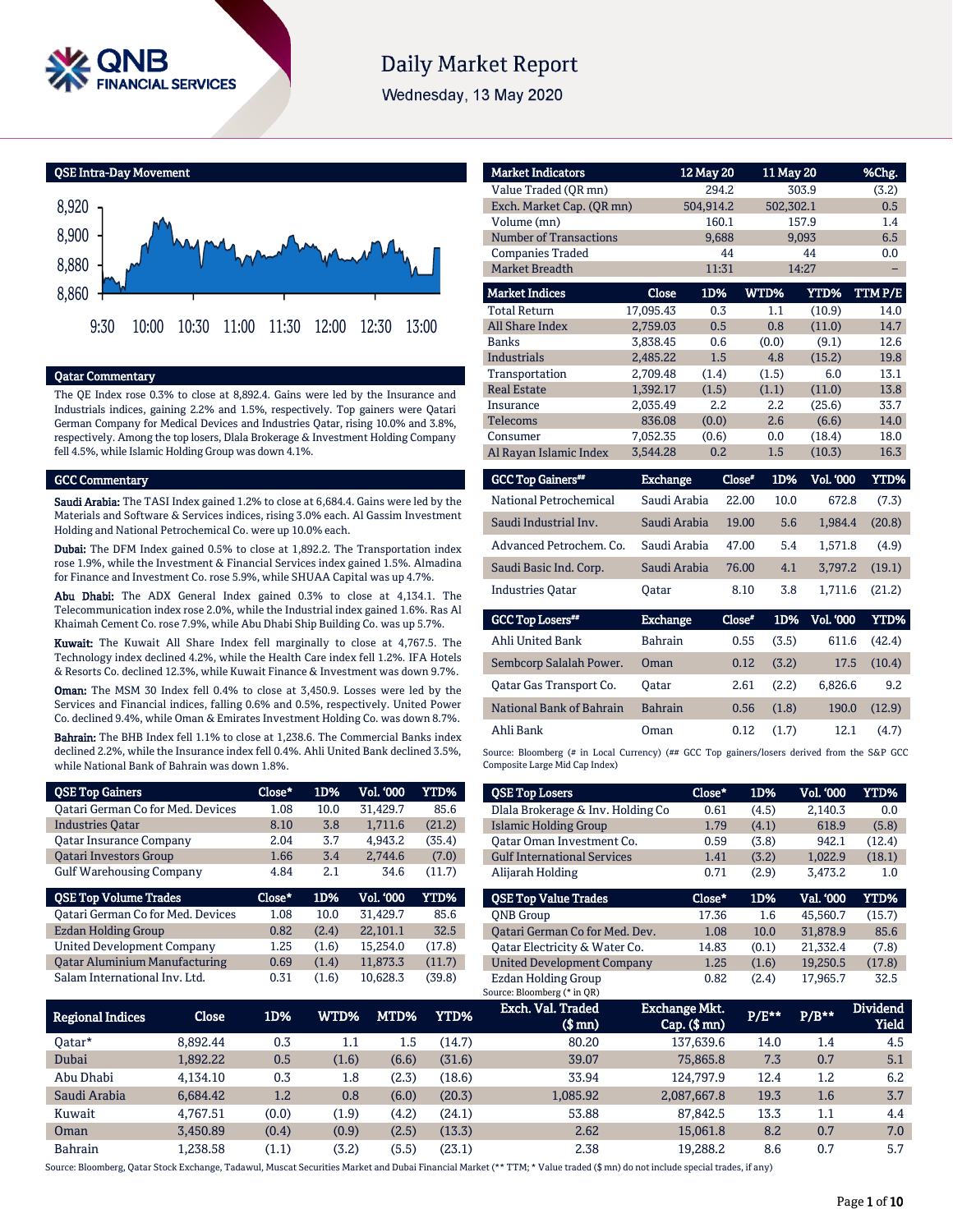# Qatar Market Commentary

- The QE Index rose 0.3% to close at 8,892.4. The Insurance and Industrials indices led the gains. The index rose on the back of buying support from Qatari and GCC shareholders despite selling pressure from non-Qatari shareholders.
- Qatari German Company for Medical Devices and Industries Qatar were the top gainers, rising 10.0% and 3.8%, respectively. Among the top losers, Dlala Brokerage & Investment Holding Company fell 4.5%, while Islamic Holding Group was down 4.1%.
- Volume of shares traded on Tuesday rose by 1.4% to 160.1mn from 157.9mn on Monday. However, as compared to the 30-day moving average of 192.1mn, volume for the day was 16.6% lower. Qatari German Company for Medical Devices and Ezdan Holding Group were the most active stocks, contributing 19.6% and 13.8% to the total volume, respectively.

| <b>Overall Activity</b>    | Buy %* | Sell %* | Net (QR)        |
|----------------------------|--------|---------|-----------------|
| Oatari Individuals         | 35.79% | 32.32%  | 10.208.955.45   |
| <b>Oatari Institutions</b> | 24.33% | 17.91%  | 18,870,444.68   |
| Oatari                     | 60.12% | 50.23%  | 29,079,400.13   |
| <b>GCC</b> Individuals     | 0.92%  | 1.37%   | (1,314,127.15)  |
| <b>GCC</b> Institutions    | 2.21%  | 1.11%   | 3,225,128.22    |
| GCC                        | 3.13%  | 2.48%   | 1,911,001.07    |
| Non-Oatari Individuals     | 12.66% | 16.18%  | (10,332,915.30) |
| Non-Oatari Institutions    | 24.08% | 31.10%  | (20,657,485.90) |
| Non-Oatari                 | 36.74% | 47.28%  | (30,990,401.20) |

Source: Qatar Stock Exchange (\*as a % of traded value)

# Ratings, Earnings Releases and Global Economic Data

# Ratings Updates

| Company                              | Agency                  | Market | Type*     | Old Rating   | <b>New Rating</b> | <b>Rating Change</b> | <b>Outlook</b>           | Outlook Change |
|--------------------------------------|-------------------------|--------|-----------|--------------|-------------------|----------------------|--------------------------|----------------|
| alizz Islamic Bank                   | Capital<br>Intelligence | Oman   | LT-N/ST-N | $omA+ /omA1$ | omA-/omA2         |                      | $\overline{\phantom{0}}$ | -              |
| <b>Bank Muscat</b>                   | Capital<br>Intelligence | Oman   | LT-F/ST-F | BBB-/A3      | $BB+/B$           |                      | <b>Negative</b>          | -              |
| National Bank of<br>0 <sub>man</sub> | Capital<br>Intelligence | Oman   | LT-F/ST-F | BBB-/A3      | $BB+/B$           |                      | Negative                 | -              |
| Oman Arab Bank                       | Capital<br>Intelligence | Oman   | LT-F/ST-F | BBB-/A3      | $BB+/B$           |                      | $-$                      | -              |

Source: News reports, Bloomberg (\* LT – Long Term, ST – Short Term, F – Foreign, N- National)

# Earnings Releases

| Company                                           | Market       | <b>Currency</b> | Revenue (mn)<br>102020 | % Change<br>YoY | <b>Operating Profit</b><br>(mn) 102020 | % Change<br>YoY | Net Profit<br>$(mn)$ 102020 | % Change<br>YoY |
|---------------------------------------------------|--------------|-----------------|------------------------|-----------------|----------------------------------------|-----------------|-----------------------------|-----------------|
| Saudi Advanced Industries Co.                     | Saudi Arabia | SR              | 10.7                   | 77.5%           | 8.7                                    | 91.6%           | 8.4                         | 102.2%          |
| Sadara Basic Services Company                     | Saudi Arabia | <b>SR</b>       | 2.450.4                | $-1.3%$         | (674.6)                                | N/A             | (1,276.3)                   | N/A             |
| Saudi Aramco***                                   | Saudi Arabia | SR              | 225.6                  | $-16.2%$        | 129.7                                  | $-22.1%$        | 62.5                        | $-25.0%$        |
| Al Ramz Corporation Investment<br>And Development | Dubai        | <b>AED</b>      | 7.9                    | 3.7%            | _                                      | -               | (68.5)                      | N/A             |

Source: Company data, DFM, ADX, MSM, TASI, BHB. (\*\*\* – Values in Billions)

# Global Economic Data

| <b>Date</b> | Market | Source '                          | Indicator | Period | Actual  | <b>Consensus</b> | <b>Previous</b> |
|-------------|--------|-----------------------------------|-----------|--------|---------|------------------|-----------------|
| 05/12       | US     | <b>Bureau of Labor Statistics</b> | CPI MoM   | Apr    | $-0.8%$ | $-0.8%$          | $-0.4%$         |
| 05/12       | US     | <b>Bureau of Labor Statistics</b> | CPI YoY   | Apr    | 0.3%    | $0.4\%$          | $.5\%$          |
| 05/12       | China  | National Bureau of Statistics     | PPI YoY   | Apr    | $-3.1%$ | $-2.5%$          | $-1.5%$         |

Source: Bloomberg (s.a. = seasonally adjusted; n.s.a. = non-seasonally adjusted; w.d.a. = working day adjusted)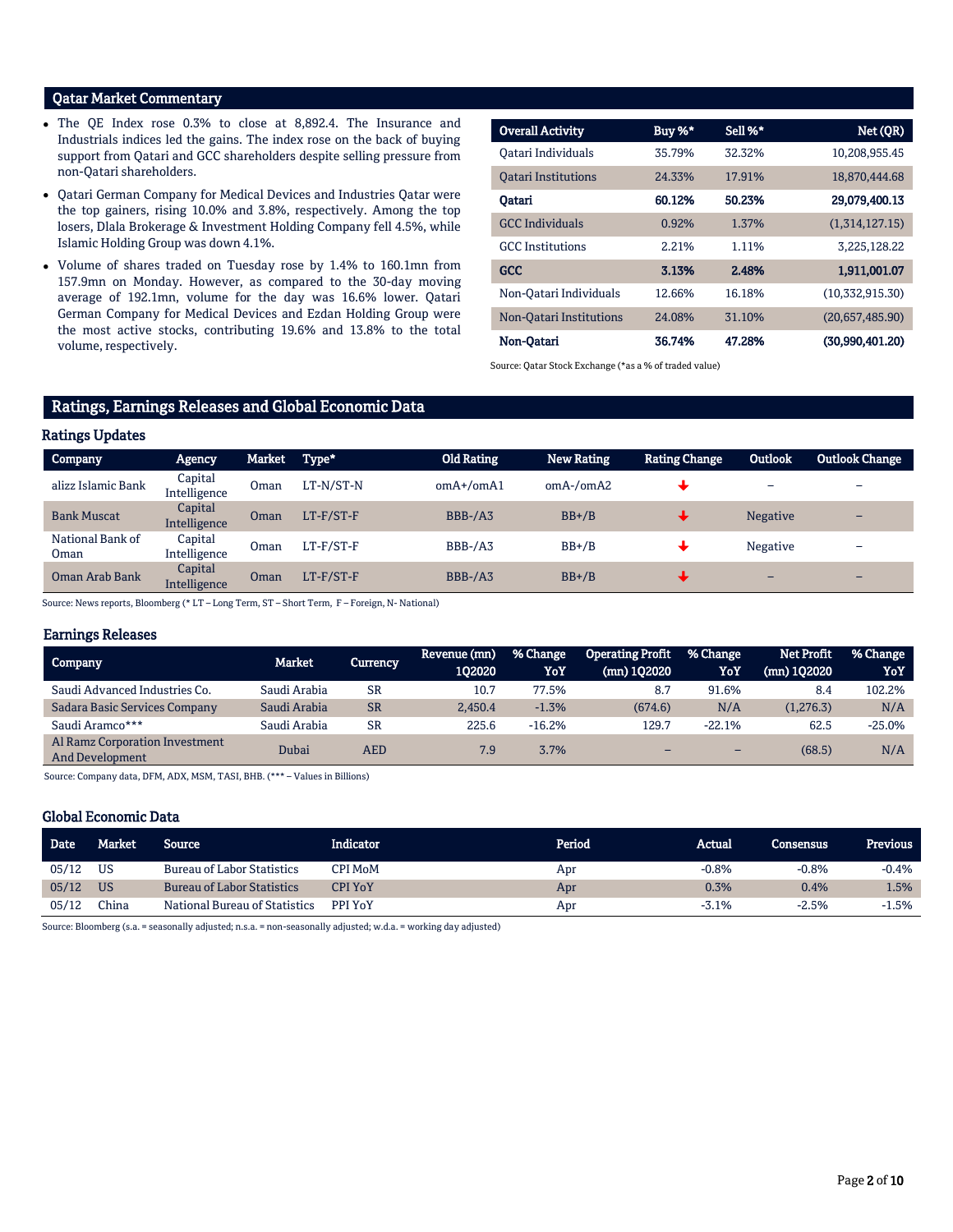# News

# Qatar

- MSCI announces results of its Semi Annual Index Review (SAIR) – MSCI announced that Qatar Insurance Co. (QATI) will be removed from the standard index and there will be no additions. On the other hand, Baladna (BLDN), Aamal (AHCS) and QATI will be added to the small cap index, while Nakilat (QGTS) will be removed. The changes are set to take place on Thursday May 29 after the market closes. (MSCI)
- QIIK to hold its AGM on June 1 to elect two independent members of the board of directors – Qatar International Islamic Bank (QIIK) has announced invitation for an Ordinary General Meeting (AGM) of shareholders, which is dedicated to electing two independent candidates for membership of the bank's board of directors to complete the current membership period. It was decided that the meeting will be held at on June 1, 2020 at 4:30 pm. If the quorum is not achieved, the second (reserve) meeting will be held at the same time and place on June 2, 2020. (QSE)
- QGMD postpones its AGM and EGM to May 17 due to lack of quorum – Qatari German For Medical Devices Company (QGMD) has postponed its Ordinary and Extraordinary General Assembly meeting (AGM and EGM) to May 17, 2020, due to lack of quorum. (QSE)
- PSA: Number of building permits issued fall in April The COVID-19-led precautionary measures appear to have impacted Qatar's construction sector's prospects as there was a doubledigit decline in the number of building permits issued in April, according to the official figures. In its latest figures, the Planning and Statistics Authority (PSA) also found a substantial decrease in the building completion certificates issued in the review period. The PSA figures suggest that the total number of new building permits issued were 483. The building permits data is of particular importance as it is considered an indicator for the performance of the construction sector which in turn occupies a significant position in the national economy. The PSA data indicates that the new building permits (residential and non-residential) constituted 51% (244 permits) of the total issued this April, additions 47% (225 permits), and fencing 3% (14 permits). Of the new residential buildings permits, villas topped the list, accounting for 71% (125 permits) of the total, dwellings of housing loans 17% (30 permits) and apartments 10% (17 permits). (Gulf-Times.com)
- SCMP: Qatar Airways to back Cathay if it needs cash injection Qatar Airways is willing to support an equity injection into Cathay Pacific if the Hong Kong-based carrier decides to have one, South China Morning Post reports, citing Qatar Airways Group's CEO, Akbar Al Baker in an interview. "Cathay is a wellestablished company and as a shareholder, if Cathay Pacific were to approach us for an equity injection, we will definitely support them," Al Baker said. Qatar Airways is Cathay Pacific's third-largest shareholder after Swire Pacific and Air China. Al Baker said Qatar Airways is in talks with Boeing and Airbus to postpone delivery of its more than 200 orders. "Well we are in negotiation with them, so I don't want to talk about this, but yes it will be deferred for several years," he said. (Bloomberg)
- Qatar's telecom sector demonstrates technical capability during COVID-19 – The telecommunications sector in Qatar has demonstrated great technical and business capacity in dealing with the repercussions of the novel coronavirus (COVID-19) crisis, President of the Communications Regulatory Authority (CRA) Mohammed Ali Al Mannai has said. He added that the sector, with all its components, was able to successfully deal with the changes imposed by the current situation. In an interview with Qatar News Agency (QNA), Mannai said since the outbreak of the coronavirus crisis in, the CRA's first priority was to ensure telecom networks technical and business continuity as this was crucial to keep essential services running without affecting the quality of service provided to the consumers. He added that measures were introduced to guarantee that the employees responsible for ensuring the technical and business continuity are protected and stay healthy. CRA continues to engage with the service providers, the Ministry of Transport and Communications (MoTC), the Ministry of the Interior (MoI) and the Permanent Committee for Emergency to develop appropriate plans and processes to anticipate disasters, he said. CRA's President said service providers were highly cooperative and has demonstrated a strong commitment to provision of high-quality telecom services during these exceptional circumstances. He pointed out that the service providers have doubled the speed of the fixed internet connections as part of CRAs initiative to help customers to cope with more congested networks. "With the measure, in March, the average download speed was of 95Mbits, which was well above the global average 75Mbits. The speed of the mobile internet connections which reached 78Mbits is also well above the global average 30Mbits," he said, adding that this demonstrates the quality of the networks in Qatar which are coping well with these exceptional circumstances. He worldwide, as per the published reports, immediately after COVID-19 outbreak, the peak traffic increased on average 40% over their previous levels. A similar traffic increase was observed in Qatar, he said. (Qatar Tribune)
- Qatar land crude price for June set at \$5.15 per barrel to Oman-Dubai benchmark – Qatar sets the official selling price of Qatar Land crude for June sales at \$5.15 per barrel discount to Oman-Dubai benchmark, as compared with \$7.30 for May, according to a price sheet seen by Bloomberg. Qatar Marine OSP differential for June set at \$4.60 per barrel as compared with \$7.10 for May. (Bloomberg)
- MoCI: Eateries outside malls can resume takeaway services Restaurants and cafes, except those in malls, can resume providing takeaway services to customers, besides continuing to offer home delivery services, the Ministry of Commerce and Industry (MoCI) announced on Tuesday. However, restaurants and cafes in malls are allowed to offer home delivery services only, according to Circular No. 22 of 2020 on easing restrictions on the activities of restaurants and cafés (coffee shops) issued by the MoCI. "In line with the previously adopted decisions and measures to prevent and limit the spread of the coronavirus (COVID-19), and in order to protect the health and safety of citizens and residents, the Ministry of Commerce and Industry has issued Circular No 22 of 2020 on easing restrictions on the activities of restaurants and cafés (coffee shops)," the MoCI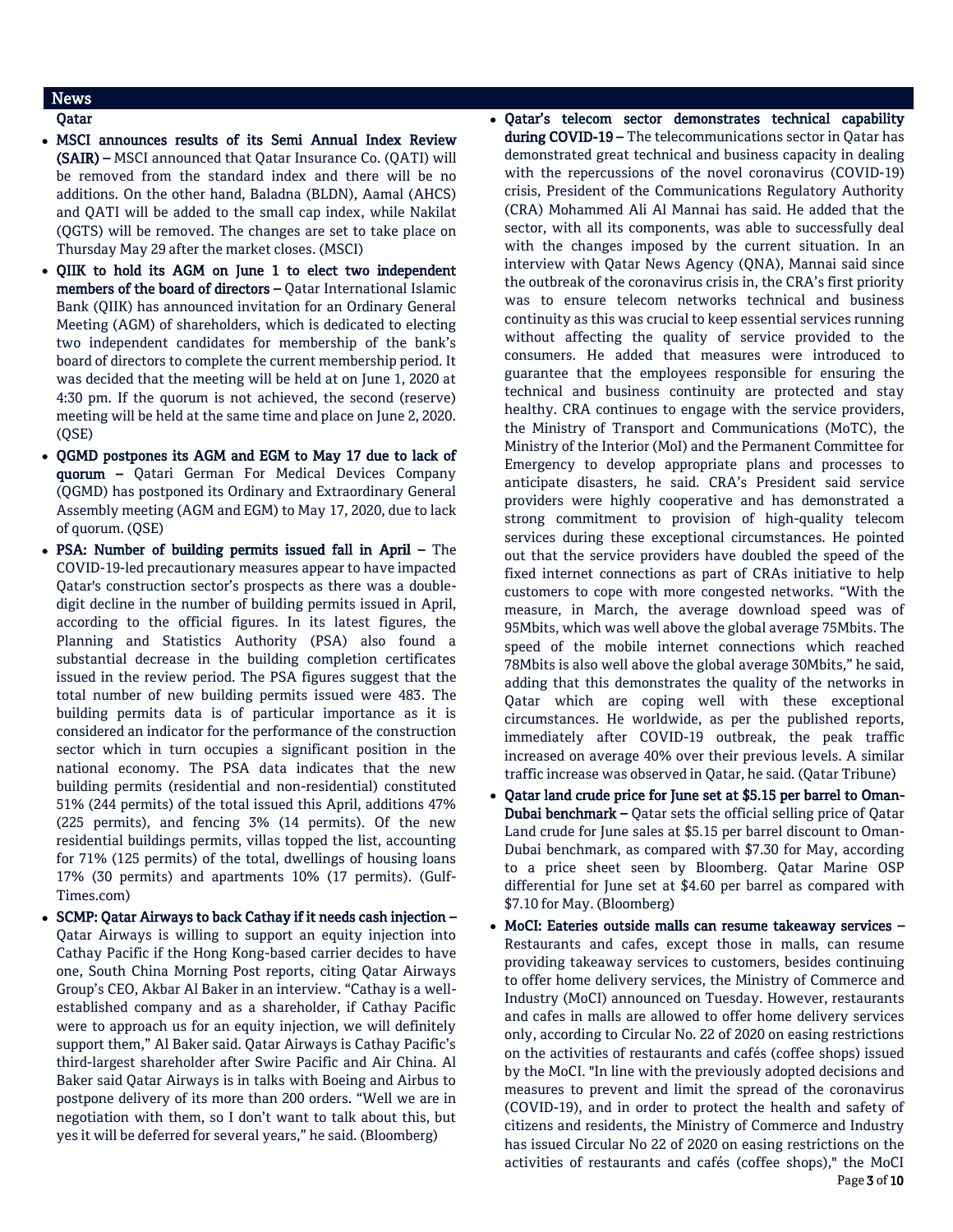said in a press statement on Tuesday. Restaurants and cafés (coffee shops) have been allowed to resume the activity of delivering or handing over orders to customers outside the business place, it noted. The ministry said restaurants and cafés located in malls are exempted from this decision and are allowed to only process delivery orders. These outlets are prohibited from handing over orders to customers both within and outside the workplace. (Gulf-Times.com)

- Exchange houses expect surge in transactions after reopening branches – After more than a month since the government had ordered a temporary shutdown of all in-person money exchange and transfer service offices in the country, exchange houses in Qatar are expecting a surge in transactions following the reopening of their branches on Tuesday. However, the closure order, which took effect last March 26, helped in fast-tracking the shift towards the digitalization of their operations to cater more to the needs of customers, according to industry experts. Trust Exchange General Manager KNS Das told Gulf Times on Tuesday that the increase in customer footfall would result in a surge in transactions, mostly among workers from different expatriate communities. (Gulf-Times.com)
- Saad Al-Kuwari: Qatari private sector companies need to adapt to new changes, post COVID-19 – Qatari private sector companies need to adapt to new changes, such as market trends, habits and sale methods, post COVID-19, prominent oil strategist and columnist Saad Al-Kuwari has said. "The work practices adopted and implemented in the past would change and would not be the same again. For example, customers may be more inclined towards buying groceries online, instead of going to supermarkets. This will bring in new delivery methods," Al-Kuwari told Gulf Times. On the other hand, he said, this would bring down operational costs and reduce manpower. This, in turn, will provide an opportunity for price competitiveness and quality enhancement, Al-Kuwari noted. On the QR75bn package the Government of Qatar announced for the private sector, Al-Kuwari said, "It is a step forward and a very good move by the Government. Most of the private companies, especially small-scale, are struggling with their daily business and sales due to restrictions imposed and implications of COVID-19. This incentive package will support those companies at least for a short period – over the next few months, to cope with this unpredictable situation and handle their monthly operational expenses such as rents, salaries and variable costs." (Gulf-Times.com)

# International

 IMF Chief says growth forecast cuts 'very likely' as coronavirus hits economies hard - International Monetary Fund (IMF) Managing Director Kristalina Georgieva said on Tuesday it was "very likely" the Fund would cut global growth forecasts further as the coronavirus pandemic was hitting many economies harder than previously projected. The IMF forecast a month ago that business closures and lockdowns to slow the spread of the virus would throw the world into the deepest recession since the 1930s Great Depression, with gross domestic product output shrinking 3% in 2020. Under the IMF's baseline scenario, which called for effects of the pandemic to fade in the second half of the year, it predicted growth would rebound to 5.8% in 2021. But the Fund also said at the time its forecast was

precarious and depended on incoming data. The US lost 20.5mn jobs in April with the unemployment rate at 14.7%, and some US officials have said that May jobs data could be worse. The IMF typically revises its World Economic Outlook forecasts in early July. Georgieva said the worsening data was also likely to mean that emerging markets and developing economies would need more than \$2.5 trillion in additional financing to grapple with the pandemic. The IMF's previous estimate of that amount — from both internal country resources and external financing — was "on the lower end," she said. Georgieva expected that number to be revised upward when the IMF released its new global economic forecasts. A month after the IMF and World Bank Spring Meetings, Georgieva said IMF members still lacked agreement over an issue of new IMF Special Drawing Rights, a step last taken in 2009 that would provide hundreds of billions of dollars in new liquidity for all IMF members, rich and poor. But members would continue to review liquidity needs and IMF resources, she said. Debt sustainability remained a major concern, she said, and countries needed to build more resilient economies to be able to weather crises in the future. (Reuters)

- US reports record \$738bn budget deficit in April The US on Tuesday reported a record \$738bn budget deficit in April as an explosion in government spending and a shrinking of revenues amid the novel coronavirus pandemic pushed it deeply into the red. The Treasury Department said the budget deficit in April was the first to reflect the enormity of government spending that has been authorized to try to mitigate the economic impact of the crisis. The previous record budget deficit for any month was \$235bn in February 2020. Until recently, most of the country was under strict lockdown orders and many businesses were shuttered to try to contain the spread of the virus, which has killed more than 80,000 people in the US. "They really are striking numbers that I didn't think I would ever see," a senior US Treasury official told reporters when asked about the monthly budget figures. The fiscal year-to-date deficit surged to \$1.48tn compared to a \$531bn deficit in the comparable period in 2019, blasting past the previous monthly deficit record of \$870bn in April 2011. The US Congress approved a \$2.3tn rescue package to deal with the crisis on March 27 and has since added to it, taking total emergency relief spending to help insulate individuals, families, businesses and state and local governments to around \$3tn. April marked the first month some of those stimulus programs were begun to be paid. Roughly \$600bn in outlays for April were attributable to government spending on coronavirus relief measures, while receipts were reduced by about \$300bn by the crisis, the senior Treasury official estimated. (Reuters)
- Coronavirus crisis leads to largest US consumer price decline since 2008 – US consumer prices dropped by the most since the Great Recession in April, weighed down by a plunge in demand for gasoline and services including airline travel as Americans stayed home during the coronavirus crisis. The report from the Labor Department on Tuesday also showed a record decrease in underlying prices last month, raising the specter of a bout of deflation as the economy sinks deeper into a recession triggered by lockdowns to slow the spread of COVID-19, the respiratory illness caused by the coronavirus. The government reported last Friday that the economy lost 20.5 million jobs in April, the deepest drop since the Great Depression. The economy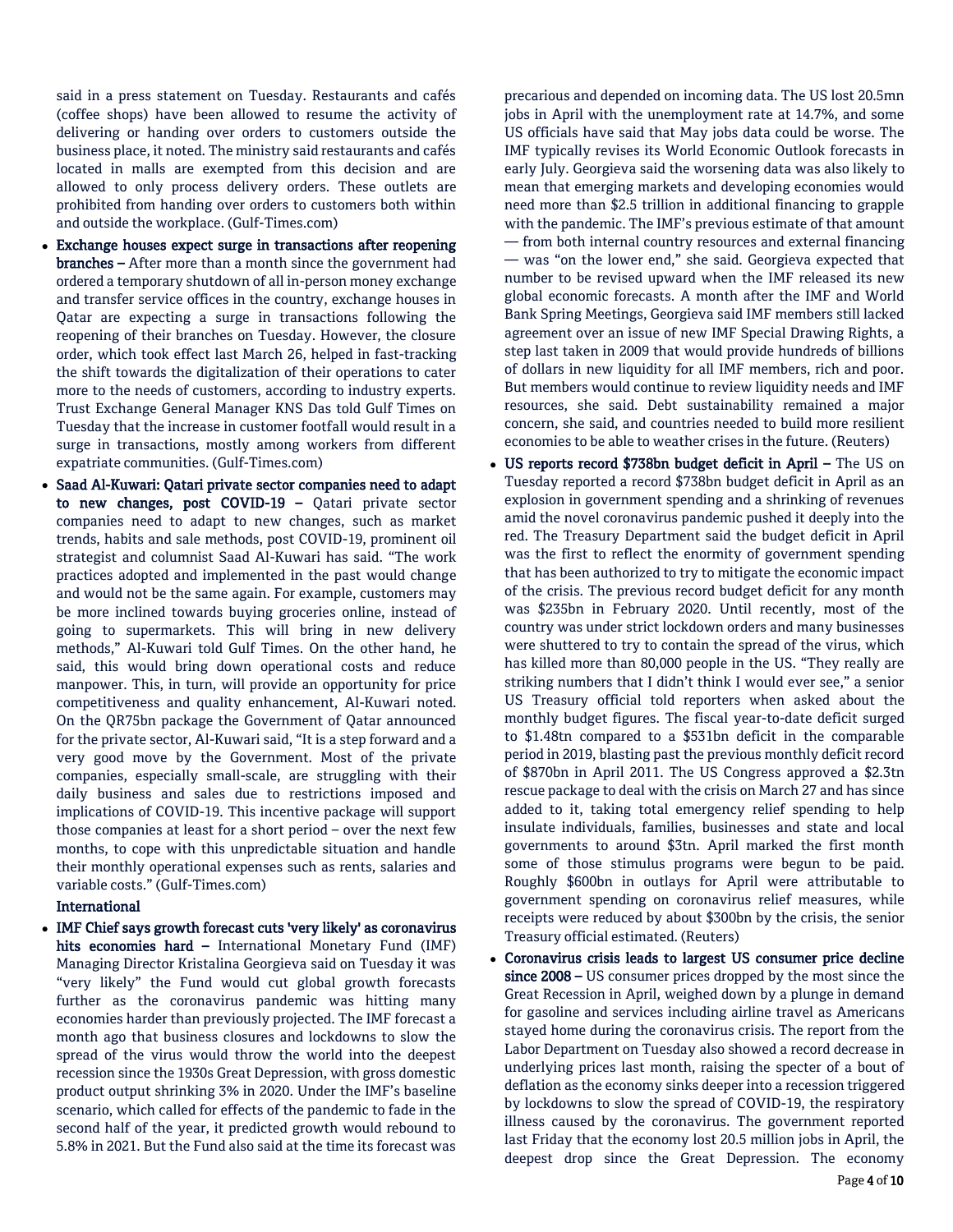contracted in the first quarter at its steepest pace since the 2007-09 downturn. Deflation, a decline in the general price level, is harmful during a recession as consumers and businesses may delay purchases in anticipation of lower prices. The consumer price index tumbled 0.8% last month after falling 0.4% in March. That was the largest decline since December 2008 when the economy was in the throes of a recession, and marked the second straight monthly decrease in the CPI. Gasoline prices plunged 20.6%, the largest decrease since November 2008, after tumbling 10.5% in March. Cheaper gasoline amid a collapse in crude oil prices offset a 1.5% surge in the cost of food last month, which was the largest gain since January 1990, after a 0.3% rise in March. Prices for food consumed at home accelerated 2.6%, the largest advance since February 1974, amid broad gains in all six major grocery store food groups. There have been shortages of meat amid COVID-19 outbreaks at processing plants. The cost of food consumed at home increased only 0.5% in March. In the 12 months through April, the CPI gained 0.3%, the smallest annual rise since October 2015, after increasing 1.5% in March. (Reuters)

- IMF: Europe, Asia risk coronavirus relapse if lockdowns eased too soon – Asia and Europe risk a coronavirus relapse if they reopen their economies too early and before wide-reaching measures are in place to quickly identify and contain new infections, IMF senior economists said in a blog published on Tuesday. The lockdowns and other restrictions have imposed a significant economic and psychological cost on citizens, and it was understandable that countries wanted to move swiftly to roll back these measures, the authors wrote. However, moving too quickly could put the gains made in halting the spread of covid-19, the respiratory disease caused by the virus, at stake and trigger new human and economic costs, wrote Chang Yong Rhee, director of the International Monetary Fund's Asia and Pacific department, and Poul Thomsen, director of the European department. "In charting their path out of this unprecedented lockdown, the economies in Asia and Europe should proceed carefully and resist the urge to do too much too soon and risk a relapse," they wrote. More than 250,000 people in South and East Asia have been infected with the novel coronavirus, and 9,700 have died, with China, India, Indonesia, Japan, Singapore and South Korea accounting for more than 85% of all infections, the blog said. The pandemic has hit Europe even harder, with the number of confirmed cases reaching 1.8 million, about half the world's total, and the death toll close to 160,000, out of 280,000 worldwide. A few Asian countries, including China, have been reopening their economies gradually, but the efforts have been complemented by widespread testing, including randomized screening in select Chinese provinces. Several European countries have announced plans to gradually reopen and some have begun the process, the IMF said, adding that Europe appears to be reopening earlier in the epidemic cycle than China, where the outbreak began in late 2019. That puts Europe at greater risk, given that the capacity for large-scale testing, contact tracing, and case isolation there might lag behind the best examples in Asia, partly reflecting stringent privacy rules. (Reuters)
- BRC: UK retail sales plunge 19% in April as COVID lockdown hits - British retail spending plunged by nearly a fifth in April as the government's coronavirus lockdown hammered the sector,

and a broader measure of consumer spending tumbled by more than a third, surveys showed on Wednesday. The British Retail Consortium said its members reported a 19.1% drop in total sales last month compared with April last year, the biggest fall since it began its monthly index in 1995. Barclaycard, part of Barclays Bank, said credit and debit card spending plunged by 36.5% compared with a year earlier as spending on travel, pubs and restaurants collapsed. British Prime Minister Boris Johnson shut down much of the economy and ordered people to stay largely at home in late March in an attempt to slow the spread of COVID-19. Last week the Bank of England said it was plausible that both consumer spending and broader economic output would fall by around a quarter during the three months to June, and that output for 2020 could suffer its biggest hit in over 300 years. Over the three months to April, in-store sales of non-food items plunged by 36.0% while food sales over the period rose by 6.0% as consumers stocked up on essentials for the government's coronavirus shutdown, the BRC said. By contrast, online non-food sales leapt by nearly 60% in April to account for more than two thirds of non-food spending. (Reuters)

- UK's Sunak says job retention scheme is expensive, should end by October – Britain's coronavirus job retention scheme is expensive and cannot continue indefinitely, Finance Minister Rishi Sunak said on Tuesday after announcing the government would extend it by four months to October. Asked by a lawmaker in parliament whether the scheme would end in October, Sunak said: "Of course we will keep everything under review, but my expectation is by then the scheme should end." "We have stretched and strained to be as generous as possible to businesses and workers ... this scheme is expensive. It is the right thing to do - the cost of not acting would have been far higher - but it is not something that can continue indefinitely into the future." (Reuters)
- UK leaves coronavirus lifeline for workers in place for four more months – Britain extended its job retention scheme - the centerpiece of its attempts to cushion the coronavirus hit to the economy - by four months on Tuesday but told employers they would have to help meet its huge cost from August. Finance Minister Rishi Sunak said 7.5mn temporarily laid off employees, almost one in every four British workers, were now on the scheme. He said they could rest assured that they would continue to get 80% of their wages up to 2,500 Pounds (\$3,089) a month until the end of October. But Sunak said the scheme was expensive and could not continue indefinitely. "We have stretched and strained to be as generous as possible to businesses and workers," he told parliament. "This scheme is expensive. It is the right thing to do - the cost of not acting would have been far higher - but it is not something that can continue indefinitely into the future." The program is designed to stop an expected sharp rise in unemployment from turning into the kind of surge seen in the US. But at about 8bn Pounds a month, its cost is around two-thirds of what Britain spends on public health services. Sunak said that from August, employers currently using the scheme would be allowed to bring furloughed employees back part-time, something business groups had been calling for, to allow them to slowly get back up to speed. But he also told companies they would have to start sharing the cost of the scheme from August although the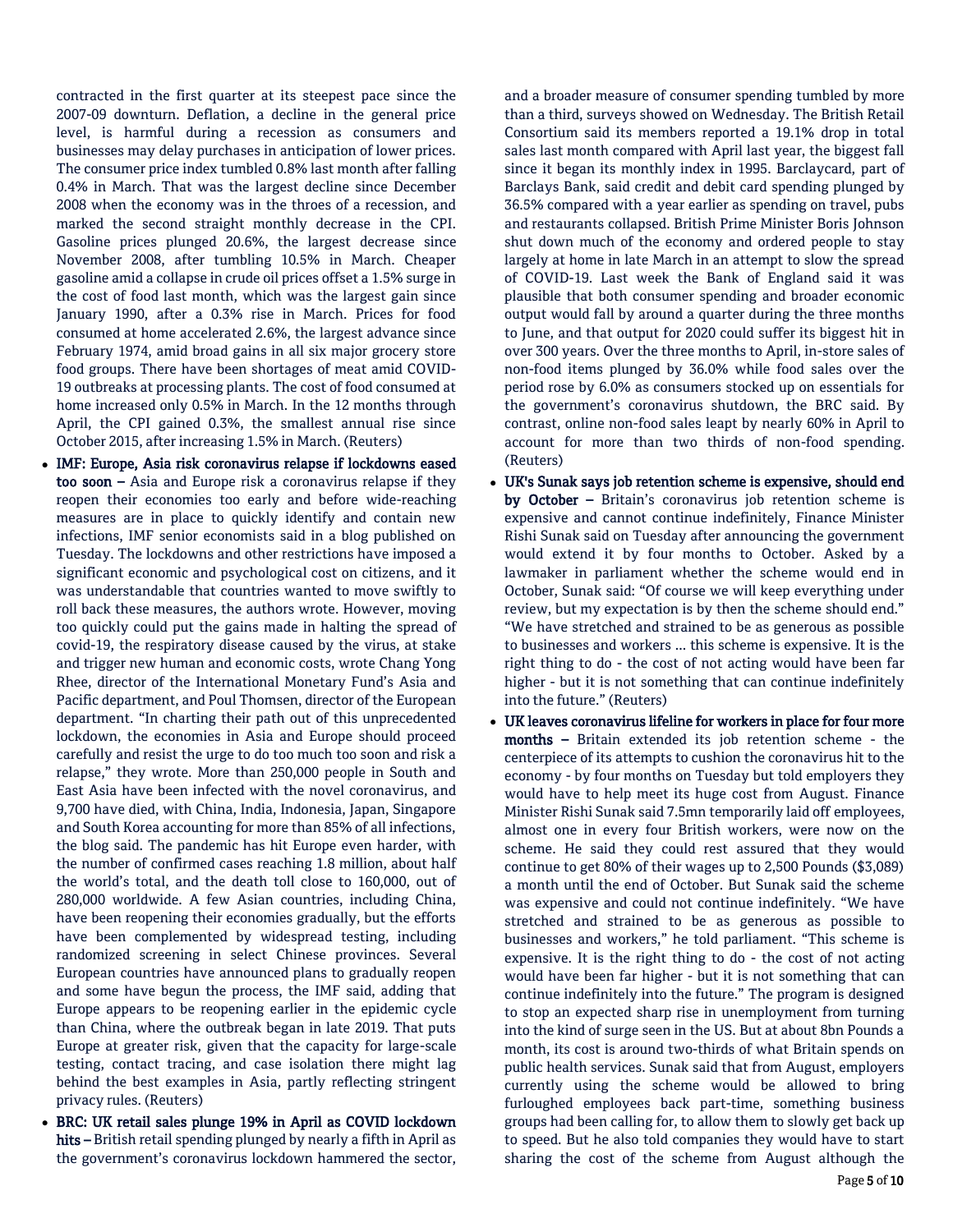government would still take on "the lion's share" of the cost. The UK is racking up new debt at a furious pace: it is due to issue 180 billion pounds of government debt between May and July, more than previously planned for the entire financial year. Its debt mountain exceeds \$2.5tn and its public sector net borrowing could reach 14% of GDP this year, the biggest singleyear deficit since World War Two. (Reuters)

- Japan key indicator drops at fastest pace in 9 years, signals deep recession – A key economic indicator in Japan fell at the fastest pace since 2011 in March and the government warned of a deep recession as the coronavirus crisis takes a heavy toll on business activity and consumer spending. In Tuesday's coincident indicator index report, the government maintained its view that the economy was "worsening" in March, backing other data during that month and in April which paint a bleak outlook. The index of coincident economic indicators, which consists of a range of data including factory output, employment and retail sales, dropped a preliminary 4.9 points to 90.5 in March from the previous month, the Cabinet Office said. It was the fastest pace of decline since March 2011 when a devastating earthquake, tsunami and nuclear disaster hit Japan. Japanese Economy Minister Yasutoshi Nishimura said that the data will likely deteriorate further in April as a state of emergency was declared last month to halt the spread of coronavirus infections. "The coincident indicator index is expected to continue showing a severe condition," he said. "We want to balance saving lives and the economy." The emergency gives governors of the 47 prefectures stronger authority to encourage people to stay at home and businesses to close. But the nation could lift the emergency in many regions this week if new coronavirus infections are under control. A Reuters poll forecasts Japan has slipped into recession as the health crisis is expected to have led to a second straight quarter of economic contraction in January-March. Analysts expect an even deeper contraction in the current quarter, as the state of emergency in April kept many citizens at home and forced businesses to close. Another index for leading economic indicators, which is a gauge of the economy a few months ahead and is compiled using data such as job offers and consumer sentiment, fell 8.1 points to 83.8 from February. (Reuters)
- China announces new tariff waivers for some US imports China announced on Tuesday a new list of 79 US products eligible for waivers from retaliatory tariffs imposed at the height of the bilateral trade war, amid continued pressure on Beijing to boost imports from the US. China's finance ministry said in a statement the new waivers will take effect on May 19 and expire on May 18, 2021. The latest list waives tariffs on products including ores of rare earth metals, gold ores, silver ores and concentrates. The ministry did not disclose the imports value of the products. Beijing in February said it would grant exemptions for 696 US goods including key products such as soybeans and pork based on applications from companies. Beijing and Washington's top trade negotiators held a call last week and discussed implementation of the Phase 1 deal signed in January. Under the deal, China agreed to increase its purchases of US goods from a 2017 baseline by \$200bn over two years, with about \$77bn in increased purchases in the first year and \$123bn in the second year. Renewed tensions between the two countries, sparked by the COVID-19 pandemic that began

in China late last year, are also raising questions about the trade truce. US President Donald Trump has threatened to terminate the deal if China fails to meet its purchase commitments. China's Global Times, published by the official newspaper of the ruling Communist Party, also reported on Monday that some government advisers were urging Beijing to invalidate the trade deal and negotiate one more favorable to China. The Chinese foreign ministry adopted a measured stance on trade on Tuesday despite the heightened tensions between the two countries, saying the existing Phase 1 deal is a good thing for both China and the US. (Reuters)

- India to provide \$266bn to boost pandemic-hit economy Prime Minister Narendra Modi said on Tuesday that India would provide 20tn Rupees (\$266bn) in fiscal and monetary measures to support an economy battered by a sweeping weeks-long lockdown to fight the novel coronavirus. India has more than 70,000 cases among its 1.3bn population and is set to surpass China, the origin of the outbreak, within a week. Modi said strict stay-at-home orders would be extended beyond May 17 with a new set of rules. In an address to the nation, he said the package was equivalent to 10% of India's GDP, and was aimed at the multitudes out of work and the businesses reeling under the prolonged shutdown. In March, the government said it was providing around 1.7tn Rupees (\$2.6bn) in direct cash transfers and food security measures, mainly for the poor, but was widely accused of doing too little. Modi said details of the new package, as well as reforms of land and labor markets, would be released within days: "The package will also focus on land, labor, liquidity and laws. It will cater to various sections including cottage industry, medium and small enterprises, laborer's, middle class, industries, among others." Economists said the new package included the March allocation as well as liquidity measures announced by the central bank worth \$6.5tn Rupees. Last week, India increased its borrowing program for the year to 12tn Rupees from 7.8tn to fund some of the expenses. (Reuters)
- India's March manufacturing output contracts by more than a fifth – India's manufacturing output contracted by more than a fifth in March from a year earlier, fanning hopes that the central bank will ease rates further to kick-start the economy amid the coronavirus outbreak. The 20.6% fall in manufacturing was driven by the closure of thousands of factories after the government imposed a national lockdown in the last week of March. Industrial output, which includes manufacturing and mining, contracted 16.7% in March from a year earlier, compared to analysts' forecast of an 8.7% fall in a Reuters poll, data released by the Statistics Ministry on Tuesday showed. Economists said manufacturing was expected to face a severe slowdown for the next few quarters even as Prime Minister Narendra Modi's government plans an economic package for the industry after lifting some restrictions. Private economists and rating agencies say India's economy could contract by up to 0.5% in the current financial year beginning April, compared with earlier government estimates of around 6% growth. This is likely to encourage the Reserve Bank of India (RBI) to ease rates and pump in more liquidity. Industrial output for fiscal 2019/20 ending in March contracted 0.7% from the year earlier, the data showed. In April, the unemployment rate rose to 23.5% from 8.7% the previous month, data released by the Centre for Monitoring Indian Economy, a Mumbai-based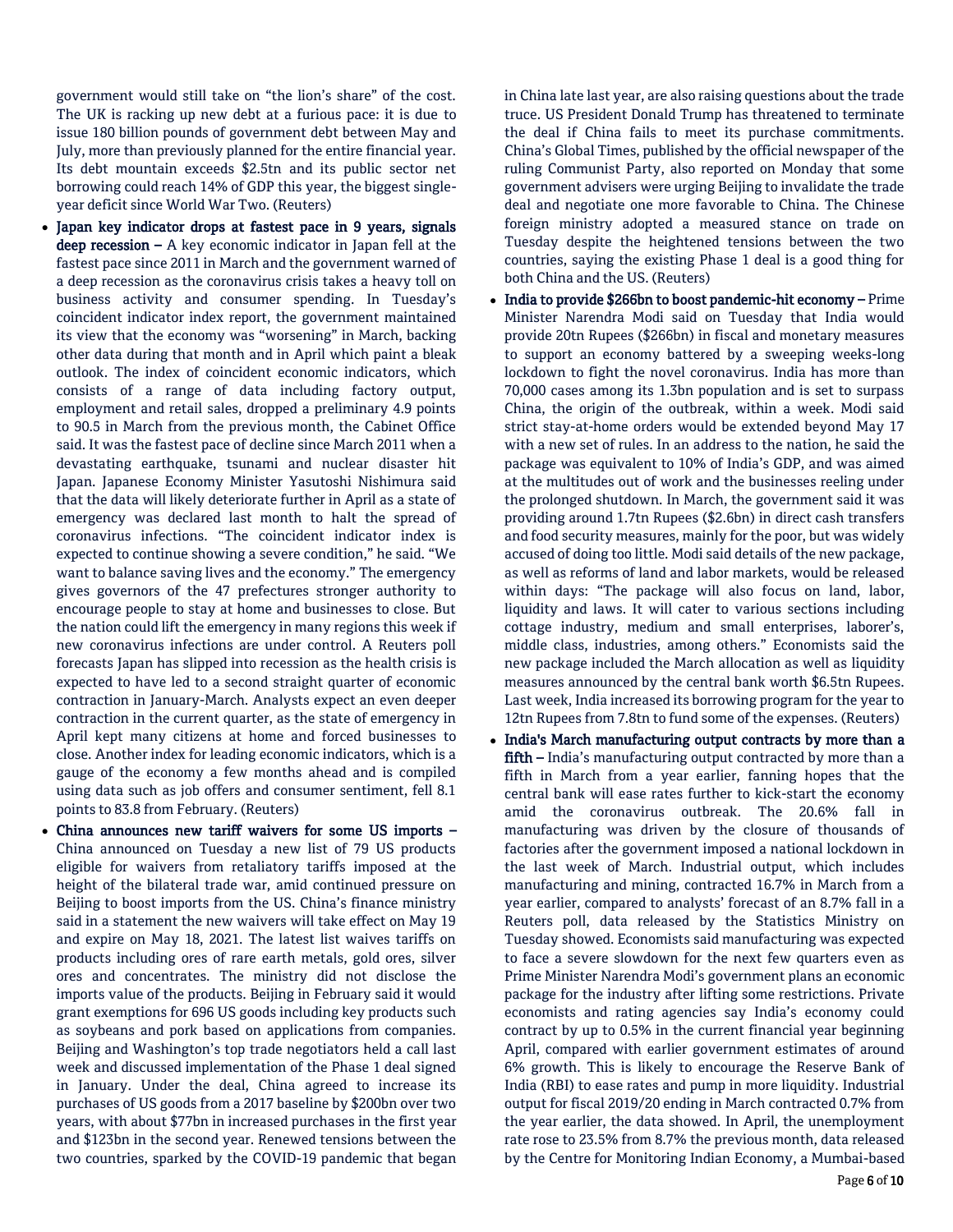think tank, showed. Separately, the government put the release of retail inflation data on hold due to inadequate collection of information from the field during the lockdown. (Reuters)

 IBGE: Brazil services activity falls a record 6.9% in March – Services activity in Brazil shrank 6.9% in March, official figures showed on Tuesday, the biggest monthly fall on record and a stark indication of the economic damage wrought by the coronavirus crisis. That was more than the 5.8% fall forecast in a Reuters poll of economists, although the 2.7% YoY decline shown in the figures from the IBGE statistics agency was less than the anticipated 4.1% fall. (Reuters)

# Regional

- Fitch sees 2020 fiscal deficits of 15%-25% in most GCC nations – Fitch Ratings (Fitch) stated in a report that the OPEC+ agreement and the additional output cuts announced this week will push GCC budgets even deeper into deficit. Only Qatar's fiscal deficit is projected to stay in the single digits at 8% of GDP. Fitch assumes an average Brent oil price of \$35 per barrel and full compliance with the OPEC+ deal to curb production; another assumption is that that the additional cuts announced by Saudi Arabia, Abu Dhabi and Kuwait will be in place until the end of 2020. Oil production cuts will also contribute to a stark contraction in economic output, along with a recession in nonoil economies in the GCC. Output cuts announced so far may prove to be insufficient to support prices. Oman and Bahrain may require support from the rest of the GCC to ensure the sustainability of their currencies and debt levels. Negative nonoil growth is unprecedented in the recent history of the GCC and raises risks to social stability. (Bloomberg)
- PwC: Most Mideast CFOs expect 'business as usual' in three months or more – Over the last four weeks, Middle East Chief Financial Officers (CFOs) have gradually pushed out their recovery expectations, now with 66% of CFOs, up from 44%, expecting the recovery timeline to return to business as usual to take three months or more, according to the new PwC COVID-19 study. Naturally, this will impact revenue and profits, with 70% of CFOs in the region now expecting to see a decrease of 10% or more. The third Middle East edition of the biweekly COVID-19 CFO Pulse Survey also revealed further pessimism in the region with nearly one in five Middle East CFOs expecting to see a decrease in revenue or profits of over 50%. The study, which showed how CFOs in the region are responding to COVID-19, highlights CFOs' focus on workplace reboot, transformation, and cost cutting. The survey tracks the sentiment and priorities of finance leaders as they navigate the unprecedented disruption that COVID-19 has on their business. The study added that the workforce in the region is still at risk, with 87% of Middle East CFOs considering cost containment versus 81 percent globally; and with 51% targeting workforce savings. (Peninsula Qatar)
- Saudi cabinet urges OPEC+ countries to further reduce production – Saudi Arabia's cabinet has urged OPEC+ countries to further reduce oil production rates to restore balance in global crude markets, state news agency (SPA) reported. According to a statement, "The cabinet affirmed the Kingdom of Saudi Arabia's endeavor to support the stability of global oil markets. The Kingdom of Saudi Arabia's initiatives aim at urging the countries participating in the OPEC+ agreement and

other producing countries to adhere to the cut rates and to provide more reduction in production in order to contribute to restoring the desired balance of the global oil markets." OPEC and its allies, a group known as OPEC+, decided in April to cut output by 9.7mn bpd for May and June, a record reduction, in response to the 30% drop in global fuel demand caused by the coronavirus pandemic. Saudi Arabia said on Monday it would add to existing cuts by reducing output by another 1mn bpd next month - equivalent to 1% of global oil supply - slashing total production to 7.5mn bpd, down nearly 40% from April. The slump in oil prices has caused significant pain to the Kingdom's budget. (Reuters)

- Saudi Aramco's profit falls 25% but dividend in line with planned payout for year – Saudi Aramco on Tuesday reported a 25% fall in first-quarter net profit, missing analyst estimates; however, its quarterly dividend was in line with a plan for a \$75bn payout for the year. Analysts had expected Saudi Aramco, which went public last year, to maintain payouts to minority shareholders while cutting the dividend to the Saudi government, whose finances have been battered by plunging oil prices amid the coronavirus pandemic. Despite the drop in profit, Saudi Aramco's cashflow remained strong compared to other oil majors, reflecting its strong balance sheet and resilience. Saudi Aramco's net profit fell to SR62.48bn after Zakat and tax for the quarter to March 31 from SR83.29bn a year earlier, below estimates by analysts who expected a profit of \$17.8bn. Saudi Aramco said total dividends of \$13.4bn were paid for the fourth quarter of 2019 and that it would distribute a dividend of \$18.75bn for the first quarter of this year. This is in line with its plan to pay a base dividend of \$75bn for 2020. The first quarter dividends are the highest of any listed company worldwide and will be paid in the second quarter, Saudi Aramco said. Saudi Aramco said its planned acquisition of a 70% equity stake in petrochemical maker SABIC from the Public Investment Fund (PIF), the Kingdom's wealth fund, is on track to close in the second quarter. The statement by the state oil giant was made in response to a Reuters story published on Sunday saying that Saudi Aramco is looking to restructure its deal for a controlling stake in SABIC after the target's value dropped more than 40% following an oil price slump in the coronavirus pandemic, according to two sources. "All necessary regulatory clearances have been obtained. An announcement will be made in due course," Saudi Aramco said in a statement sent to Reuters. Saudi Aramco's debt is expected breach target levels as an oil price collapse triggered by the coronavirus forces it to borrow to meet the world's largest dividend pledge and buy a major stake in petrochemicals maker SABIC, analysts said. Compared with western oil companies, Saudi Arabia's national oil company appears in robust financial health. Saudi Aramco's wholly owned trading unit will sell all Saudi output from the offshore Khafji oilfield that the Kingdom shares with Kuwait, company stated in an earnings statement. Saudi Aramco has not stated how much oil Khafji is producing or when output resumed there. (Zawya, Reuters, Bloomberg)
- Moody's says Saudi oil break-even to fall by \$14-\$15 on VAT hike - Moody's estimates that if fully implemented without additional exemptions, Saudi Arabia's VAT hike will lower the oil price it needs to balance the budget by around \$14-\$15 per barrel from about \$79 per barrel in 2019, according to a report.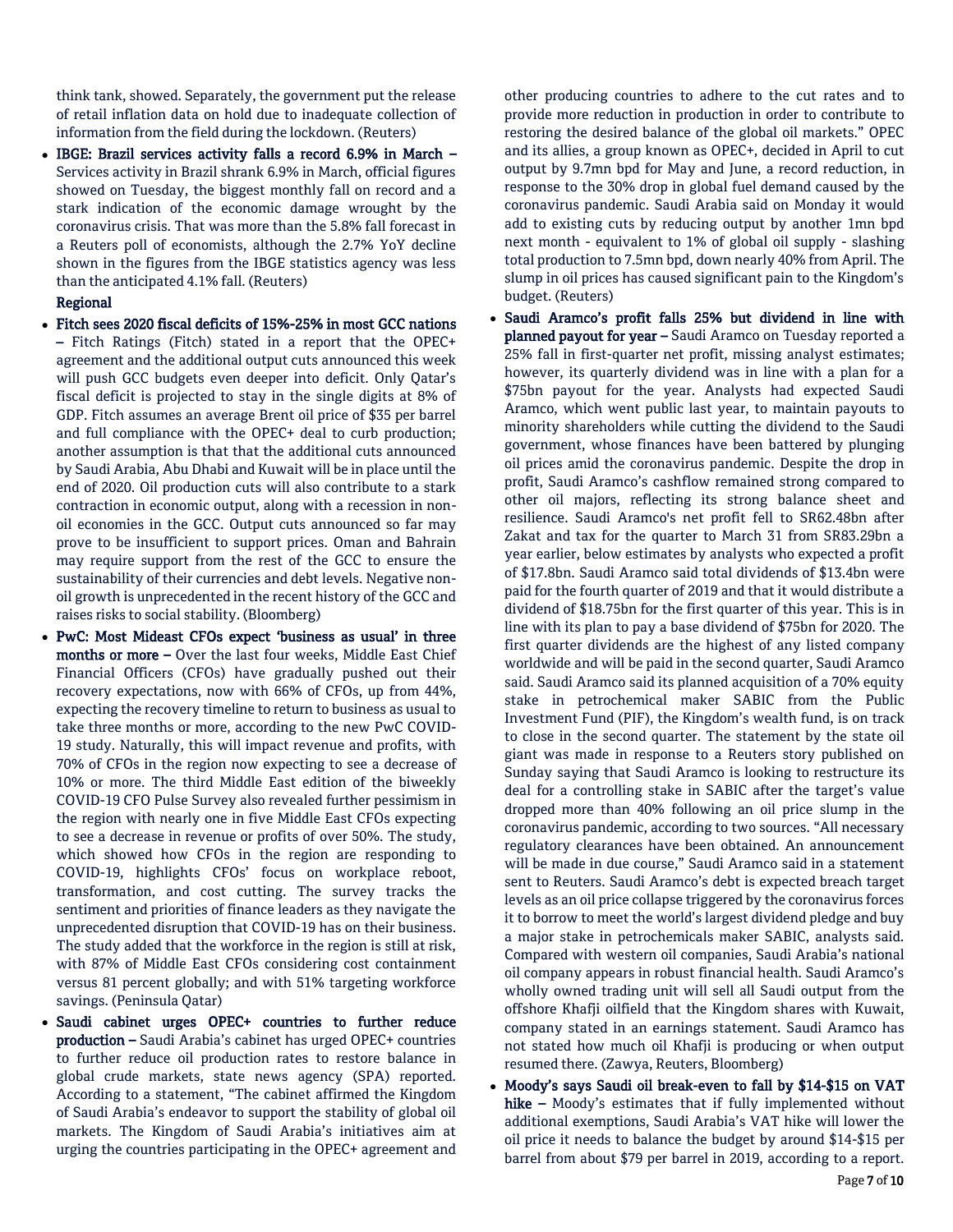The newly announced austerity measures, if fully implemented, will probably keep this year's fiscal deficit to below 10% of GDP; after 2020, the shortfall will depend on whether and to what extent the announced spending cuts are sustained. The announced VAT hike is likely to be a more durable fiscaladjustment measure, improving the budget structure and reducing Saudi Arabia's fiscal vulnerability past 2020. (Bloomberg)

- Saudi Aramco closes \$10bn one-year loan Saudi Aramco has closed a \$10bn one-year loan provided by a group of 10 banks, LPC, a fixed income news service which is part of Refinitiv, reported. HSBC, Japan's SMBC and First Abu Dhabi Bank led the transaction, while BNP Paribas, Citi, Credit Agricole, JPMorgan, Mizuho, MUFG and Societe Generale also participated in the loan, LPC said. Sources have previously told Reuters that Saudi Aramco would use the loan to back its acquisition of a 70% stake in Saudi Basic Industries Corp (SABIC) from Saudi Arabia's Public Investment Fund, a deal worth almost \$70bn. The loan, which has an opening margin of 50 basis points over LIBOR, has a one-year extension option at the lenders' discretion, LPC said, citing one banker. Saudi Aramco is aiming to take the loan out in the bond market by the fourth quarter of this year, the banker said. (Reuters)
- Moelis gets Saudi regulator approval for securities business Moelis & Company (Moelis), the investment bank founded by Wall Street veteran Ken Moelis, received the approval from Saudi Arabia's market regulator to conduct arranging and advising activities in the securities business in the Kingdom. (Bloomberg)
- UAE sets two-stage plan to reopen economy as virus spreads The UAE rolled out a two-phase plan to reopen the economy amid efforts to contain the spread of the coronavirus. In the first phase, the economy will reopen supported by incentives for the private sector that are at AED282.5bn so far, state-run news agency WAM reported, citing Economy Minister, Sultan Al Mansoori. The next phase will see a long-term stimulus plan to speed up the recovery and encourage investments in digital economy, including 5G networks and Artificial Intelligence. "The country's economy is resilient and has support in place that reinforces its ability to overcome crises," he said. The Minister did not provide a timeline of when closed businesses would be allowed to reopen. (Bloomberg)
- Emirates NBD has \$23.66mn exposure to fallen agri-trader Phoenix – Emirates NBD has \$23.66mn to the Dubai subsidiary of Phoenix Commodities which had recently filed for liquidation, Dubai's biggest lender said. Emirates NBD bank said in a statement that the exposure was to Phoenix Global DMCC, a unit of Phoenix Commodities Pvt Ltd. Phoenix, with offices in Dubai and Singapore, is being liquidated after amassing more than \$400mn in potential trading losses, according a document prepared by the liquidators seen by Reuters. The document did not name the creditors but sources familiar with the company had told Reuters that Standard Chartered was one the banks that extended financing to the group. Standard Chartered was among the lenders that helped Phoenix raise \$205mn loan in late 2017. (Reuters)
- Mubadala sells \$4bn in three-tranche bonds Abu Dhabi's state fund Mubadala sold \$4bn in three-tranche bonds on Tuesday,

attracting orders worth nearly six times that amount, a document from one of the banks leading the issuance showed. Mubadala sold \$1bn in six-year bonds at 210 basis points over mid swaps, \$1bn in 10-year bonds at 235 bps over mid swaps and \$2bn in 30-year dual-listed Formosa bonds at 3.95%, the document showed. Mubadala tightened the pricing by 40 bps for the six- and 10-year tranches and by 42.5 bps for the 30-year Formosa tranche from its initial price guidance earlier on Tuesday. The sale received more than \$23.5bn in orders, the bank's document showed. "The pricing provides a 25-30 bps cushion to investors," a Dubai-based fixed income strategist said. "Investors continue to demonstrate robust appetite for high-quality GCC names. Mubadala has received more bids at the longer end of the curve at a time when other regional entities are able to attract interest only in the front end of the curve, showcasing investor confidence in long-term risks for Abu Dhabi sovereign-owned entities," he said. (Reuters)

- Kuwait's balance of payments records KD821.2mn surplus Preliminary data of Kuwait's Balance of Payments (BoP) for fiscal year (FY) 2019 showed a surplus of KD821.2mn, compared with KD1.1bn in 2018. The current account surplus soared by 11.9% last year to reach KD6.7bn when compared to KD6bn a year earlier, according to the Central Bank of Kuwait (CBK). Meanwhile, the trade account surplus registered a KD714.5mn surge, with net cash outflows worth KD7.4bn in 2019, compared to KD6.6bn in 2018. Overall BoP showed a surplus of KD3.7bn by 2019 year-end, compared to KD7.8bn in 2018, the CBK added. (Zawya)
- Kuwait's March consumer prices rise 1.94% YoY and 0.09% MoM – Central Statistical Bureau in Kuwait City published Kuwait's consumer price indices which showed that the consumer prices rose 1.94% YoY and 0.09% MoM. Food and beverages price index rose 2.79% YoY. The transportation index rose 3.55% YoY and Communication rose 4.09% YoY. (Bloomberg)
- Equate Petrochemical Company raises \$1.6bn via dual-tranche bonds – Kuwait's Equate Petrochemical Company raised \$1.6bn through a dual-tranche bond offering on Tuesday, a document showed, in the first public issuance in international debt markets by a Gulf company since February. The company sold \$1bn in five-year bonds with a 5% coupon and \$600mn in 10 year bonds at 5.875%, a document from one of the banks leading the deal showed. Both tranches were 50 basis points tighter than the initial price guidance earlier on Tuesday. Equate hired Citi, JPMorgan, MUFG, NBK Capital, First Abu Dhabi Bank, HSBC, Mizuho, SMBC Nikko and Banca IMI to arrange the deal. (Reuters)
- Bahrain tenders worth BHD279.8mn awarded in 1Q2020 Tenders and auctions worth BHD279.8mn were awarded over the first quarter of this year. Materials and equipment had the lion's share with BHD84.5mn, followed by the construction and engineering consultancy sector which accounted for BHD71.3mn. The Tender Board awarded contracts worth BD50m in civil aviation, followed by oil and gas (BHD42.9mn) and services and investments (BHD31.1mn). The Electricity and Water Authority topped the government entities with tenders worth BHD68.3mn, followed by Tatweer Petroleum (BHD41.5mn), Gulf Air (BHD39.5mn), the Ministry of Works,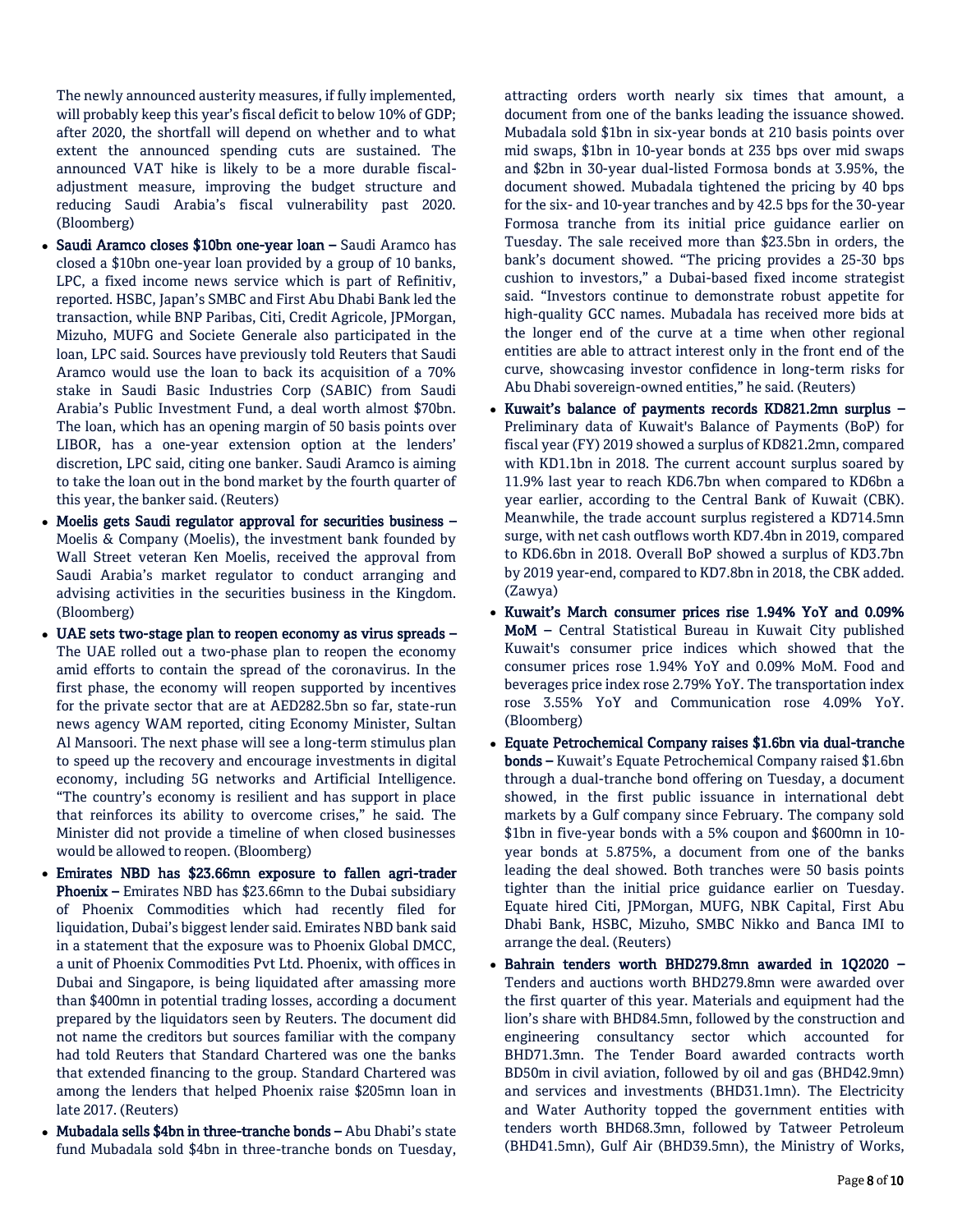Municipalities Affairs and Urban Planning (BHD24mn), the Ministry of Health (BHD13.7mn). (Zawya)